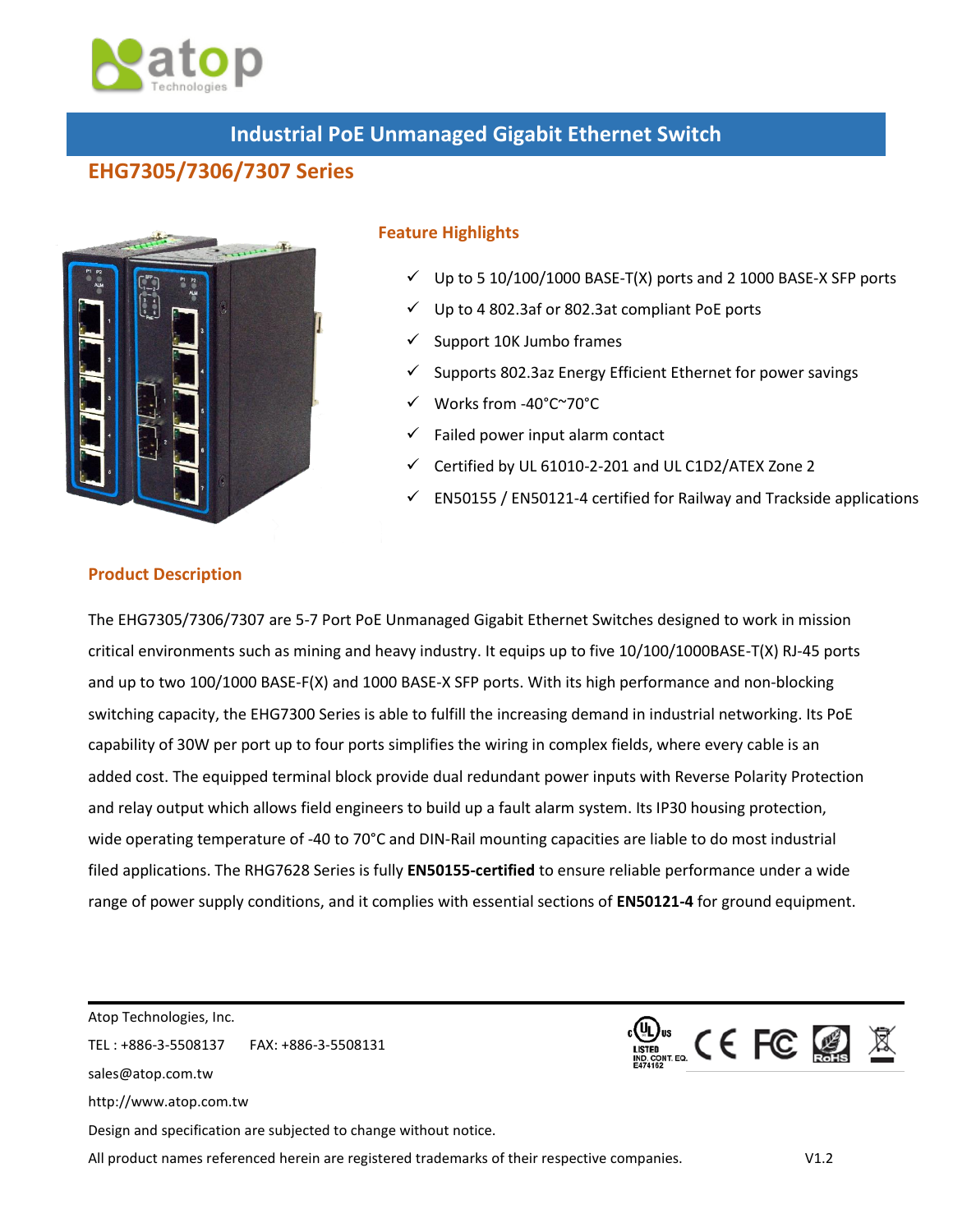| <b>Specification</b>            |                                                          |                                                |                |             |                |             |
|---------------------------------|----------------------------------------------------------|------------------------------------------------|----------------|-------------|----------------|-------------|
| <b>Model Name</b>               | EHG7305                                                  | EHG7305-                                       | EHG7306        | EHG7306-    | EHG7307        | EHG7307-    |
|                                 |                                                          | 4PoE                                           | $-1$ SFP       | 4PoE-1SFP   | -2SFP          | 4PoE-2SFP   |
| <b>Switch Properties</b>        |                                                          |                                                |                |             |                |             |
| Processing Scheme               | Store-and-Forward                                        |                                                |                |             |                |             |
| <b>MAC Address Table</b>        |                                                          |                                                |                | 8096        |                |             |
| Jumbo Frame                     |                                                          |                                                |                | 10K Bytes   |                |             |
| Packet Buffer                   | 1 Mbits                                                  |                                                |                |             |                |             |
| <b>Ethernet</b>                 |                                                          |                                                |                |             |                |             |
| Compliance                      | IEEE802.3 for 10BASE-T                                   |                                                |                |             |                |             |
|                                 | IEEE802.3u for 100BASE-T(X) and 100BASE-FX               |                                                |                |             |                |             |
|                                 | IEEE 802.3ab for 1000BASE-T                              |                                                |                |             |                |             |
|                                 |                                                          | IEEE 802.3z for 1000BASE-X                     |                |             |                |             |
|                                 | IEEE 802.1Q for VLAN Tagging                             |                                                |                |             |                |             |
|                                 |                                                          | IEEE 802.1p for Class of Service               |                |             |                |             |
|                                 |                                                          | IEEE 802.3x Flow Control                       |                |             |                |             |
|                                 |                                                          | IEEE 802.3af / 802.3at for Power-over-Ethernet |                |             |                |             |
|                                 | IEEE 802.3az for Energy Efficient Ethernet               |                                                |                |             |                |             |
| <b>Flow Control</b>             | Back pressure and pause frame-based flow control schemes |                                                |                |             |                |             |
| <b>LLDP</b>                     | Forwarding                                               |                                                |                |             |                |             |
| <b>Transmission Rate</b>        | 10/100/1000 Mbps (the second SFP port is 1000 Mbps only) |                                                |                |             |                |             |
| Auto MDI/MDI-X                  | Yes                                                      |                                                |                |             |                |             |
| <b>Power</b>                    |                                                          |                                                |                |             |                |             |
| Input Voltage                   | 12-52 VDC*                                               |                                                |                |             |                |             |
| Input Current (System)          | 0.5A @ 12 V<br>0.6A @ 12V                                |                                                |                |             |                |             |
| Max. Power Consumption          | 6 W                                                      |                                                | 7.2 W          |             |                |             |
| (System)                        |                                                          |                                                |                |             |                |             |
| Input Current (with PoE)        | $\overline{\phantom{0}}$                                 | 2.6A @ 51 V                                    | $\blacksquare$ | 2.6A @ 51 V | $\blacksquare$ | 2.6A @ 51 V |
| Max. Power Consumption          |                                                          | 130 W                                          |                | 130 W       |                | 130 W       |
| (with PoE)                      |                                                          |                                                |                |             |                |             |
| <b>Relay Output</b>             | 24 V / 0.5A                                              |                                                |                |             |                |             |
| Connector                       | <b>Terminal Block</b>                                    |                                                |                |             |                |             |
| <b>LED</b>                      |                                                          |                                                |                |             |                |             |
| Indicators                      | PWR1, PWR2, Alarm, RJ45 Act/Link, SFP Link, PoE          |                                                |                |             |                |             |
| <b>Physical Characteristics</b> |                                                          |                                                |                |             |                |             |
| Housing                         | IP30 protection according to EN 60529                    |                                                |                |             |                |             |
| Material                        | <b>SECC</b><br>Aluminum                                  |                                                |                |             |                |             |
| Dimension (W x H x D)           | 32 x 90 x<br>45.3 x 89.6 x 110 mm                        |                                                |                |             |                |             |
|                                 | 110 mm                                                   |                                                |                |             |                |             |
| Weight                          | 420g<br>350g                                             |                                                |                |             |                |             |
| Installation                    | DIN-rail or wall-mount (optional)                        |                                                |                |             |                |             |

Atop Technologies, Inc.

TEL : +886-3-5508137 FAX: +886-3-5508131

sales@atop.com.tw

http://www.atop.com.tw

Design and specification are subjected to change without notice.

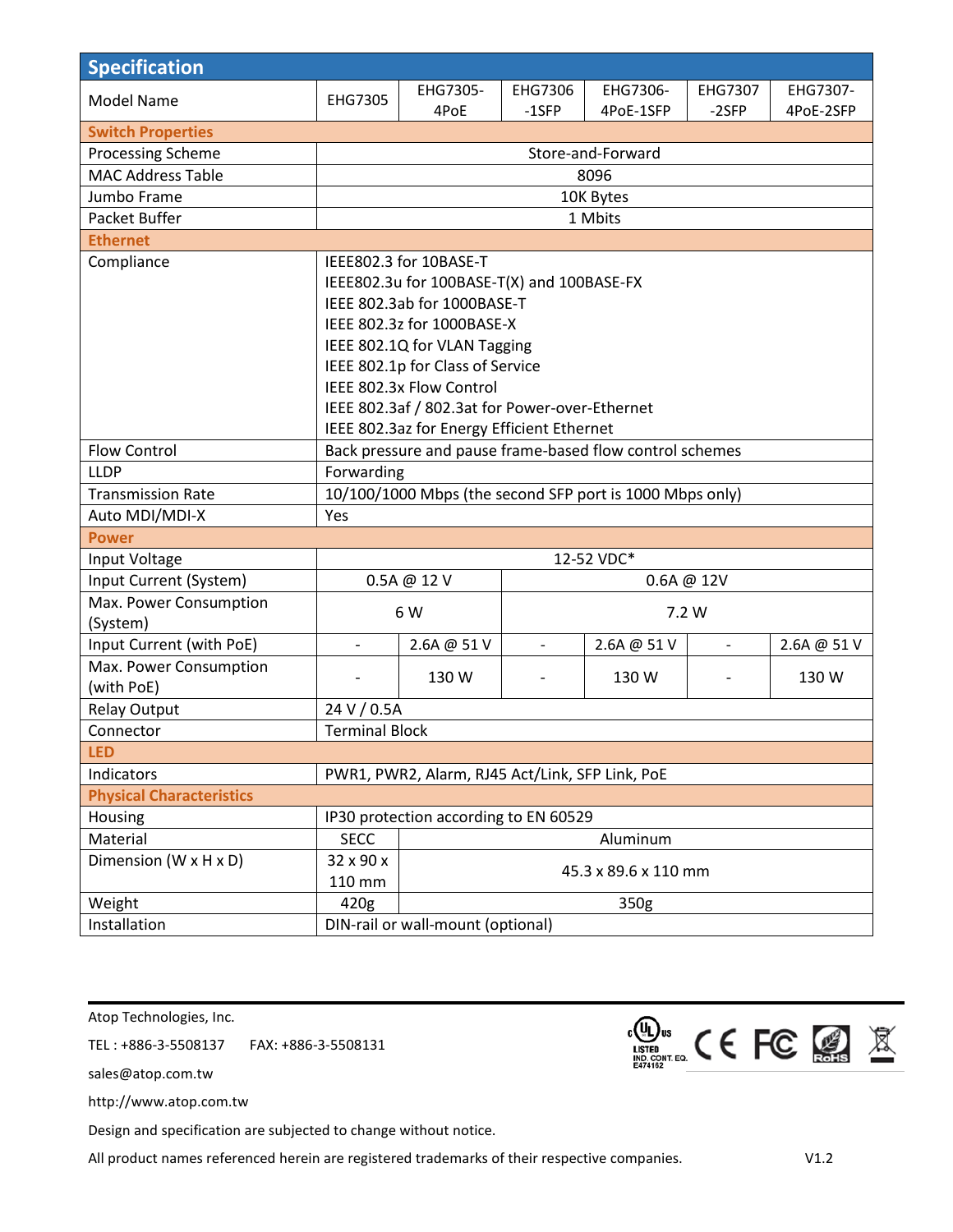| <b>Environmental Limits</b>      |                               |
|----------------------------------|-------------------------------|
| Operating Temperature            | -40°C~70°C (-40°F~158°F)      |
| Storage Temperature              | -40°C~85°C (-40°F~185°F)      |
| <b>Ambient Relative Humidity</b> | 5%~95%, 55°C (Non-condensing) |

\*802.3af PoE output starts from 43 VDC input and 802.3at output starts from 51 VDC input.

| <b>Regulatory Approvals</b> |                                                          |                          |                          |                |  |  |
|-----------------------------|----------------------------------------------------------|--------------------------|--------------------------|----------------|--|--|
| Safety                      | UL 61010-2-201, UL C1D2/ATEX Zone 2                      |                          |                          |                |  |  |
|                             | EN 55032                                                 |                          |                          |                |  |  |
| <b>EMC</b>                  | EN 61000-6-4                                             |                          |                          |                |  |  |
|                             | EN 55024                                                 |                          |                          |                |  |  |
|                             | EN 61000-6-2                                             |                          |                          |                |  |  |
| <b>Rall Traffic</b>         | EN50155 / EN50121-4                                      |                          |                          |                |  |  |
| <b>Test</b>                 |                                                          | Item                     | Value                    | Level          |  |  |
| IEC 61000-4-2               | <b>ESD</b>                                               | <b>Contact Discharge</b> | ±8KV                     | 4              |  |  |
|                             |                                                          | Air Discharge            | ±15KV                    | 4              |  |  |
| IEC 61000-4-3               | <b>RS</b>                                                | 80-1000MHz               | 10(V/m)                  | $\overline{3}$ |  |  |
|                             |                                                          | 1.4-2.0GHz               | 3 (V/m)                  |                |  |  |
|                             |                                                          | 2.0-2.7GHz               | 10(V/m)                  |                |  |  |
| IEC 61000-4-4               | <b>EFT</b>                                               | <b>AC Power Port</b>     | $±2.0$ KV                | 3              |  |  |
|                             |                                                          | <b>DC Power Port</b>     | $±2.0$ KV                | 3              |  |  |
|                             |                                                          | <b>Signal Port</b>       | $±2.0$ KV                | 4              |  |  |
| IEC 61000-4-5               | Surge                                                    | <b>AC Power Port</b>     | Line-to Line±1.0KV       | 3              |  |  |
|                             |                                                          | <b>AC Power Port</b>     | Line-to Earth±2.0KV      | 3              |  |  |
|                             |                                                          | <b>DC Power Port</b>     | Line-to Line±1.0KV       | 3              |  |  |
|                             |                                                          | <b>DC Power Port</b>     | Line-to Earth±2.0KV      | 3              |  |  |
|                             |                                                          | <b>Signal Port</b>       | Line-to Earth±2.0KV      | 3              |  |  |
| IEC 61000-4-6               | <b>CS</b>                                                | Conducted                | 10 Vrms                  | $\overline{3}$ |  |  |
| IEC 61000-4-8               | <b>PFMF</b>                                              | Enclosure                | 10 V/m                   | 3              |  |  |
| IEC 61000-4-11              | <b>DIP</b>                                               | <b>AC Power Port</b>     | $\overline{\phantom{a}}$ | $\overline{a}$ |  |  |
| Shock                       | MIL-STD-810F Method 516.5                                |                          |                          |                |  |  |
| Drop                        | MIL-STD-810F Method 516.5                                |                          |                          |                |  |  |
| Vibration                   | MIL-STD-810F Method 514.5 C-1 & C-2                      |                          |                          |                |  |  |
| High Altitude               | Certified for 4000m altitude according to IEC 60068-2-13 |                          |                          |                |  |  |
| <b>RoHS</b>                 | Yes                                                      |                          |                          |                |  |  |
| <b>MTBF</b>                 | <b>TBD</b>                                               |                          |                          |                |  |  |
| Warranty                    | 5 years                                                  |                          |                          |                |  |  |

Atop Technologies, Inc.

TEL : +886-3-5508137 FAX: +886-3-5508131

sales@atop.com.tw

http://www.atop.com.tw

Design and specification are subjected to change without notice.